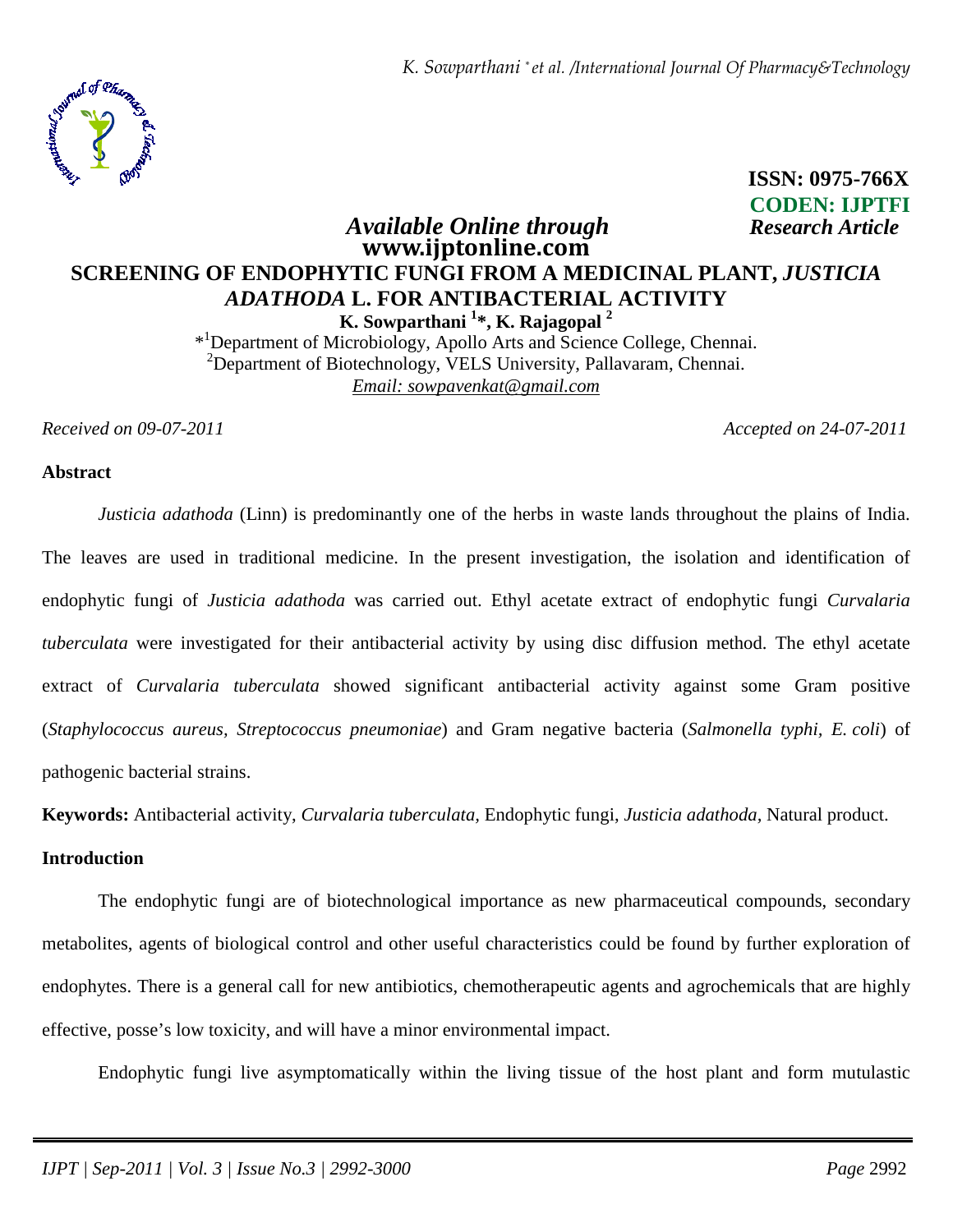*K. Sowparthani \* et al. /International Journal Of Pharmacy&Technology* symbiosis. There could be more than one type of endophytic fungi found within one plant. Endophytic fungi are relatively unexplored producers of metabolites useful to pharmaceutical and agricultural industries <sup>1</sup>. Different endophytic fungal species are found in different parts of a plant; this represents an adaption mechanism of endophyte against micro ecology and physiology of host plant. Various studies demonstrated that endophytic fungi produce secondary metabolites such as enzyme and growth hormone which are useful for treatment of various diseases. These bioactive compounds demonstrated potent anti-bacterial, anti-arthritis, anti-cancer activity as well as immunosuppressive activity  $2$ .

 The temporal pattern of endophyte infection in the leaves of *Plumeria rubra*, a tropical deciduous tree, was studied by sampling the leaves of an individual tree for a period of one year. Endophytes could be isolated from the leaves throughout the study period. Older leaves were more densely colonized than the younger leaves. Hypomycetes dominated the endophyte assemblage of the younger leaves, while the older leaves harboured more coelomycetes. This study indicated that there is temporal variation of endophyte assemblages in leaves of some tropical plant hosts<sup>3</sup>.

 Endophytic fungi may also produce metabolites with thermo protective role. For example, plants in some volcanic areas in USA were found colonized by an endophytic fungus *Curvularia* sp. 4 . Whereas the plants grown from surface-sterilized seeds in sterile soil that had been inoculated with *Curvularia s*p. survied constant soil temperature of 50°C, the non- symbiotic plant died.

 Antibacterial resistance especially among gram-negative bacteria is an important issue that has created a number of problems in treatment of infectious diseases and necessitates the search for alternative drugs of natural anti-bacterials<sup>5</sup>. In Malaysia, extract from many types of local plants are used in traditional manner for treatments of various ailments <sup>6</sup>. The question is whether they are produce by the plant itself or as a consequence of a mutualistic relationship with beneficial organisms in their tissue. Many reports showed that in a plant-microbe relationship, endophytes contribute substances that possess various types of bioactivity, such as antibacterial and antifungal. In this study screening endophytic fungi isolated from a medicinal plant *Justicia adathoda* L.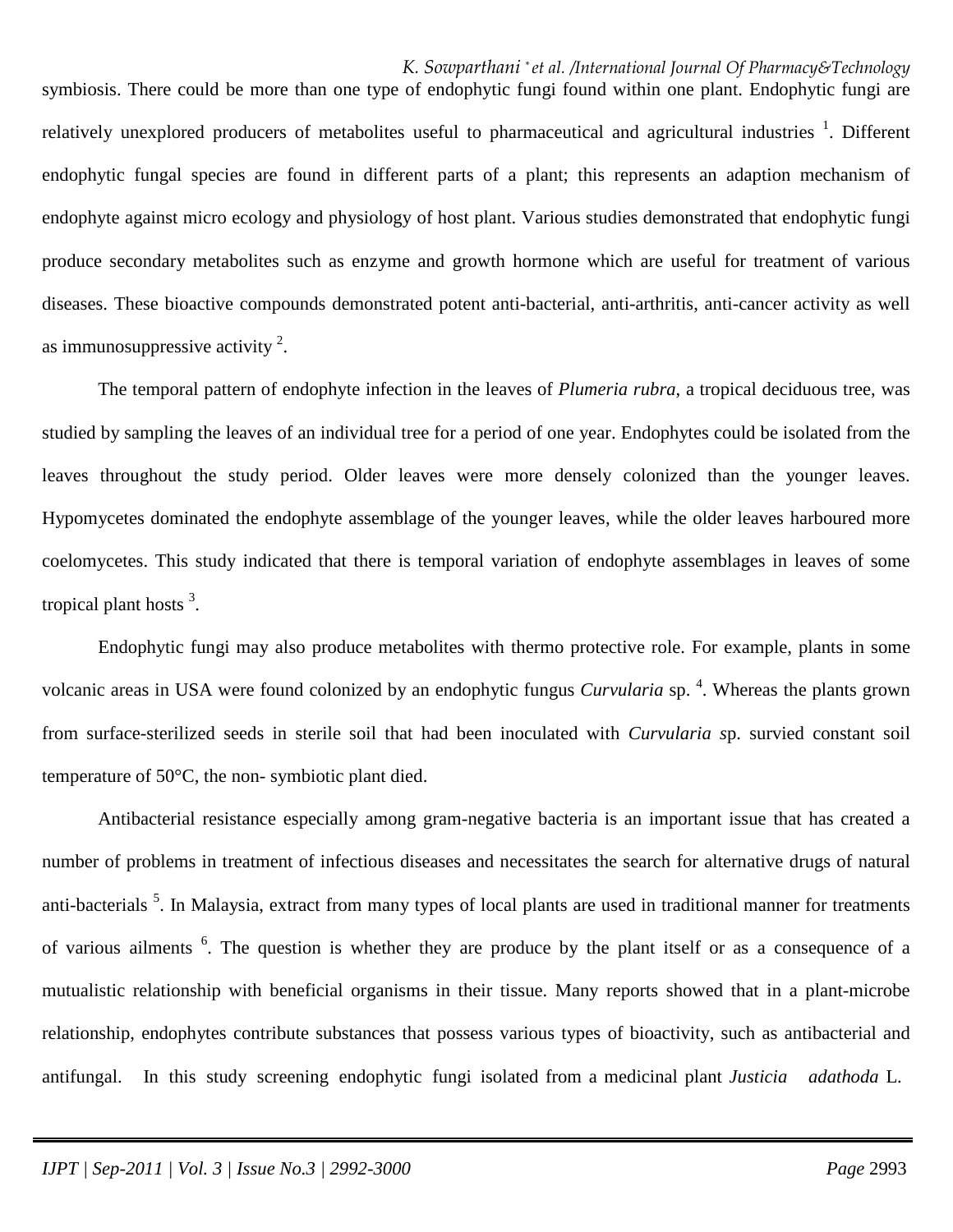*K. Sowparthani \* et al. /International Journal Of Pharmacy&Technology* for its antibacterial activity against human pathogenic bacteria.

# **Materials and Methods**

# **Collection of leaf samples**

The *Justicia adathoda* leaves samples were collected from Anna Herbal Garden, Tamilnadu. The samples were transported in closed sterile polythene bags and processed within 24 hours collection.

# **Test bacterial strains**

The pathogenic bacterial strains such as *Salmonella typhi, E. coli, Staphylococcus aureus* and *Streptococcus pnumoniae* were received from Department of Botany, Madras University.

# **Surface sterilization**

The leaves were thoroughly washed in running tap water. Approximately  $0.5 \text{ cm}^2$  on leaf segments were cut from the healthy leaves. Then the leaf segments were surface sterilized by immersion in 70% ethanol for five seconds, followed by treatment in 4% sodium hypochloride for 90 seconds and finally rinsed in sterile distilled water for 10 seconds<sup>7</sup>.

# **Isolation of endophytic fungi**

 The surface sterilized leaf segments were evenly spaced in Petri dishes containing Potato Dextrose Agar (PDA) medium amended with 10 mg of chloromphenicol. The Petri dishes incubated at  $26 \pm 1$ °C in a light chamber  $8$  and monitored every day for the growth of endophytic fungal colonies from leaf segments. The hyphal tips, which grew out from leaf segments were isolated and brought into pure culture. The isolated endophytic fungi were identified down to species level using standard manuals and monographs  $9, 10$ .

# **Data Analysis**

The colonization frequency of each endophyte species was calculated by the method of Hata and Futai  $11$ .

 $CF\% = \frac{\text{The number of colonized segments}}{\text{The number of colonized segments}} \times 100$ Total number of segments observed. =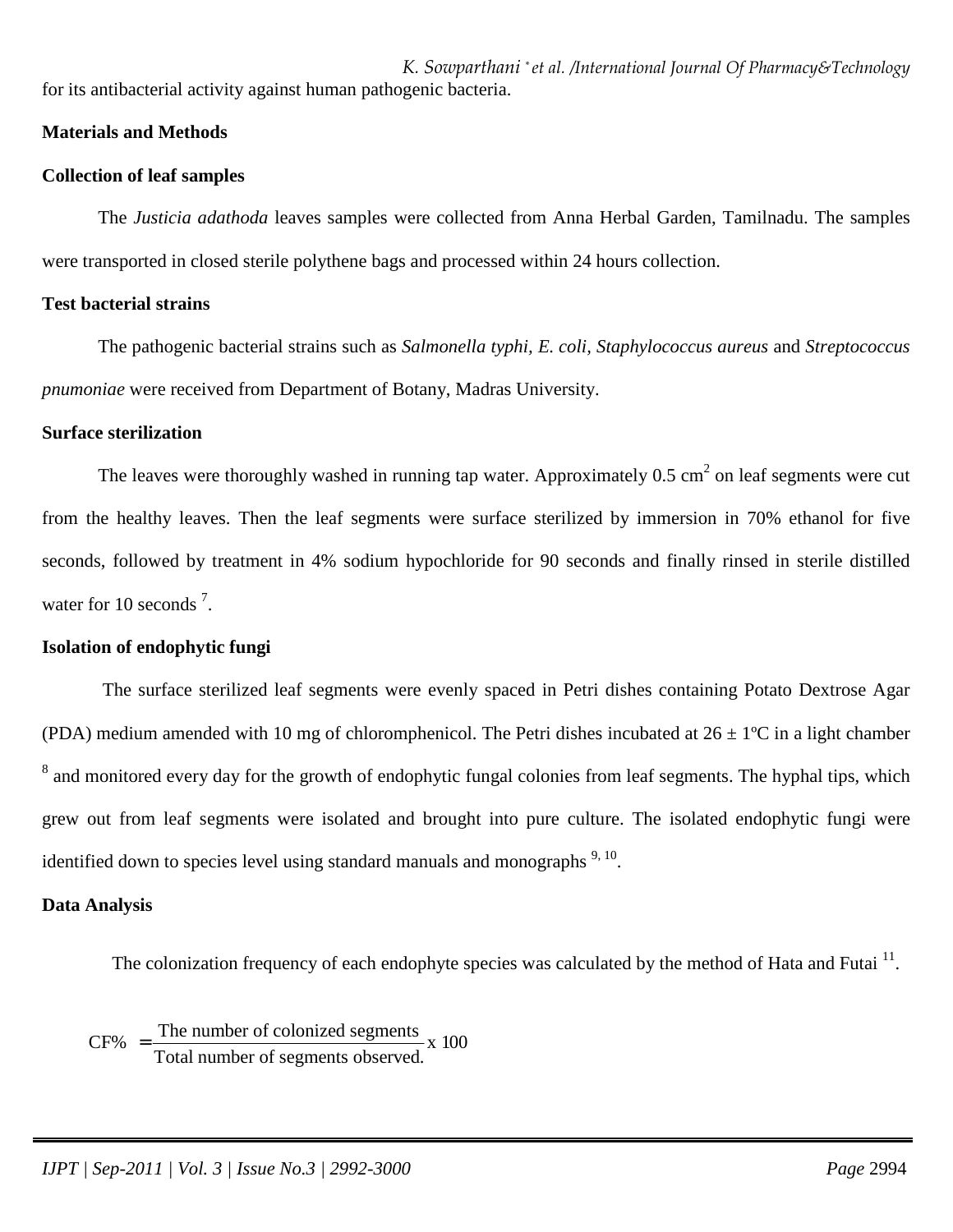#### **Extraction of bioactive compounds**

The selected endophytic fungi (*Curvalaria tuberculata*) were grown in Czapek's broth for 48 hrs and incubated for 21 days at 120 rpm. The extract was separated using filtration procedure (Whatman No 1). Ethyl acetate was added in culture filtrate and the compounds were separated using separating flask and concentrated in rotary vacuum evaporator. The dry semi solid residue was redissolved in ethylacetate for further use  $^{12}$ .

#### **Antibacterial activity**

The concentrate crude extract (*C. tuberculata*) was then impregnated (80 µl/disc) on to sterile Whatman 6 mm diameter disc and the antibacterial activity was assayed against *Salmonella typhi, E. coli, Staphylococcus aureus* and *Streptococcus pnumoniae* following the disc diffusion assay 13,14 .The assay was carried out in triplicate. Control plates with solvents were also maintained separately. The zone of inhibition was measured from the edge of the disc to the clear zone in millimeter.

#### **Column chromatography purification**

The active *C. tuberculata* extracts were then column fractionated using normal phase silica gel chromatography employing a step gradient (hexane 100%; hexane 75%: ethyl acetate 25%; hexane 50%: ethyl acetate 50%; hexane 25%: ethyl acetate 75%; ethyl acetate 100). The fractions were concentrated and used for antibacterial assay was carried out to find out the active fraction  $12$ .

#### **Results and Discussion**

 Plants have long provided mankind with a source of medicinal agents, with natural products once serving as source of all drugs <sup>15</sup>. Though synthetic chemical also have long been used as active agents in reducing the incidence of plants, animals and humans diseases, they are costly, have potentially harmful effect on the environment and may induce pathogen resistance. Thus, biological controls or the use of microorganisms or their secretions to prevent diseases offer an attractive alternative or supplement to disease management without the negative impact of chemical control.

The surface sterilized leaf segments were plated on PDA medium (Figure 2A) amended with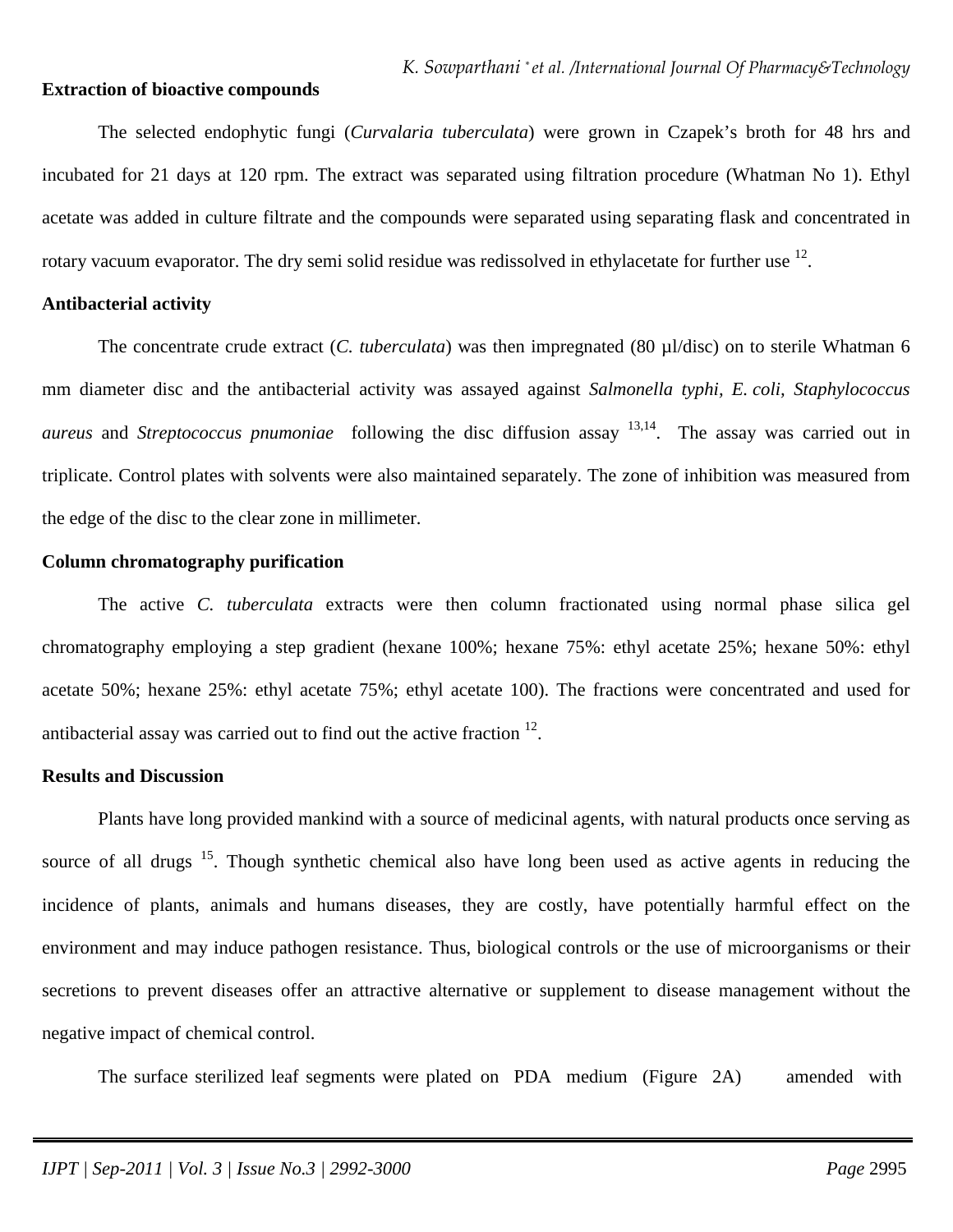*K. Sowparthani \* et al. /International Journal Of Pharmacy&Technology* chloramphenicol and incubated at  $30\pm1\degree$ C for 2 weeks. The fungi grow out from tissues were brought into pure culture and identified (Figure 2B). *Aspergillus* sp., *Alternaria* sp. *and Curvalaria* sp. occur as phylloplane fungi but are capable of penetrating superficial layers of leaf; when they do so they survive the vigorous surface sterilization steps during isolation and grow out as colonies in plates  $16$  suggesting that phylloplane fungi too resort to an endophytic mode of life to overcome drastic environmental conditions such as compelion and desiccation  $17$ .

 A total of 12 fungal endophytes were obtained from *Justicia adathoda* plant. Out of 12 fungal endophytes, 9 hypomycetes and 3 coelomycetes were isolated as endophytes from the leaves of *Justicia adathoda. Curvalaria tuberculata* is dominant in *Justicia adathoda* plant studied. The more number of endophytes could be recovered from the midrib region than the lamina. The occurrence and distribution of endophytic fungi from leaves of *Justicia adathoda* results are presented in table (Figure 2). Among the hypomycetes and Coelomycetes the *C.tuberculata*  showed maximum colonization frequency 7.7% (Figure 1). *Pestalotiotsis* sp. is dominant in *Acalypha indica* plant studied. Aspergillus genus and Pestalotiopsis occurs as endophyte in a wide range of plant species <sup>18</sup>.

**Figure-2: Endophytic fungus from** *Justicia adathoda* **leaf samples.** 



 **A. At the time of inoculation; B- After incubation.** 

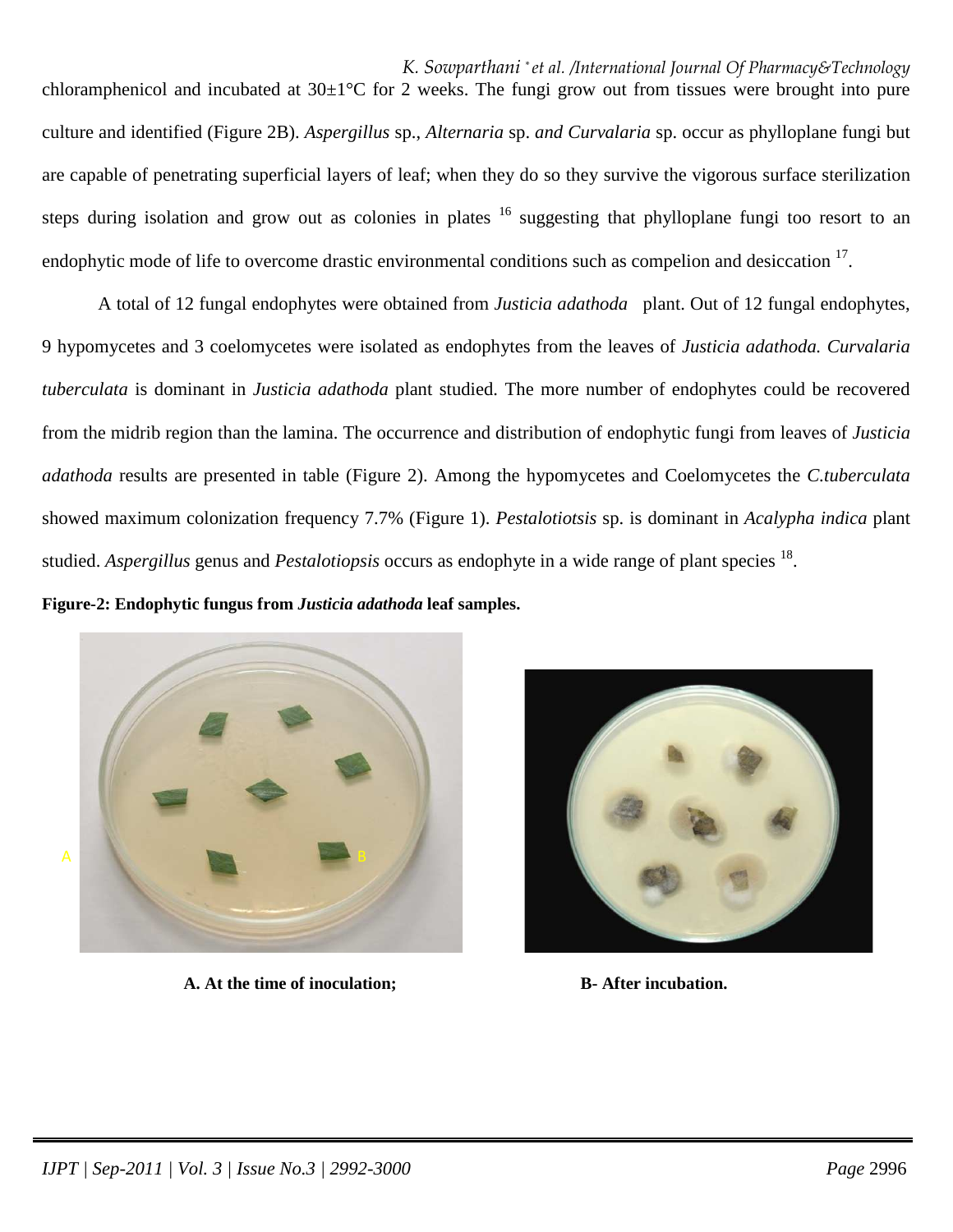

 *Gunignardia* sp. demonstrated a non selective antibacterial activity against Gram- positive (*S. aureus*) and Gram- negative (*E. coli*) bacteria. The secondary metabolites produced by species of *Guignardia* with such antibiotical activity, on the other hand several phytotoxins have been described to be produced in vitro by *Phyllosticta* sp. its anamorph genus <sup>19</sup>. In this study *Curvalaria tuberculata* demonstrated a selective antibacterial activity against Gram positive bacteria (*Staphylococcus aureus, Streptococcus pneumoniae*) and Gram negative bacteria (*Salmonella typhi, E.coli*). The *Curvalaria tuberculata* crude extracts inhibit the bacteria, 38 µg/ml inhibited Gram positive bacteria (*Staphylococcus aureus* and *Streptococcus pneumoniae*), and 80µg/ml inhibited Gram negative bacteria (*Salmonella typhi* and *E.coli*). The *E.coli* showed higher antibacterial activity on ethyl acetate crude extracts of *Curvalaria tuberculata* against column purified compound (Figure 3 & 4). The column purified different fraction of *Curvalaria tuberculata* showed Antibacterial activity. The *Escherichia coli* showed maximum activity (5.6±0.80) in (75% Hexane: 25% Ethyl acetate) than *Salmonella typhi* (3.0±0.12), *Staphylococcus aureus* (2.8±0.14) and *Streptococcus pneumoniae* (3.8±0.36) (Table 1). The Preliminary screening of endophytic fungi from medicinal plants for antimicrobial against gram positive bacteria, gram negative bacteria, yeast and fungi and anti-tumour activity was also carried out by Radu *et al*., 20 .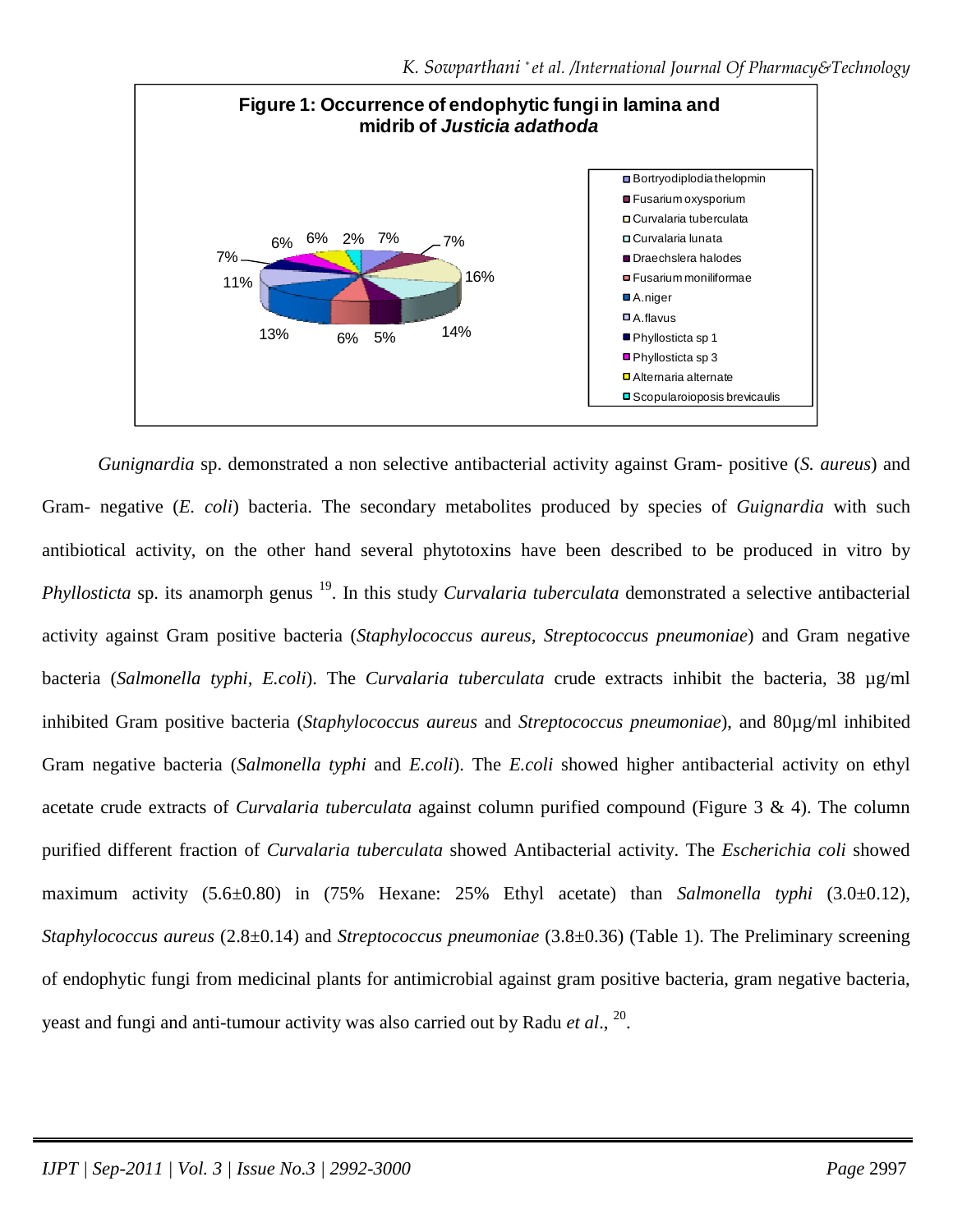**Figure-3: Crude and column purified compound antibacterial activity against** *E.coli.* 





**Crude extract; A- Column purified fraction (EA 20%: H 80%).** 



# **Table-1: Antibacterial activity of** *Curvalaria tuberculata* **column purified different fractions.**

| Si.No          | Pathogenic bacterial strains | Zone of inhibition (mm) (mean $\pm$ SD) n = 5 Experiments |                 |                   |                     |                |
|----------------|------------------------------|-----------------------------------------------------------|-----------------|-------------------|---------------------|----------------|
|                |                              | H<br>100%                                                 | H:EA<br>75%:25% | H:EA<br>50\%:50\% | H:EA<br>$25\%:75\%$ | EA<br>100%     |
|                | Escherichia coli             |                                                           | $5.6 \pm 0.80$  | $4.3 + 0.44$      | $3.0+0.22$          | $1.9 \pm 0.25$ |
| $\mathfrak{D}$ | Salmonella typhi             |                                                           | $3.0+0.12$      | $1.8 \pm 0.16$    | $3.4 + 0.64$        | $1.3 \pm 0.19$ |
| 3              | Staphylococcus aureus        |                                                           | $2.8+0.14$      | $2.1 \pm 0.74$    | $1.3+0.14$          | Т              |
| 4              | Streptococcus pneumoniae     |                                                           | $3.8 \pm 0.36$  | $1.5 \pm 0.12$    | T                   | $3.4 \pm 0.14$ |

# **EA- Ethyl Acetate; H- Hexane; T- Trace.**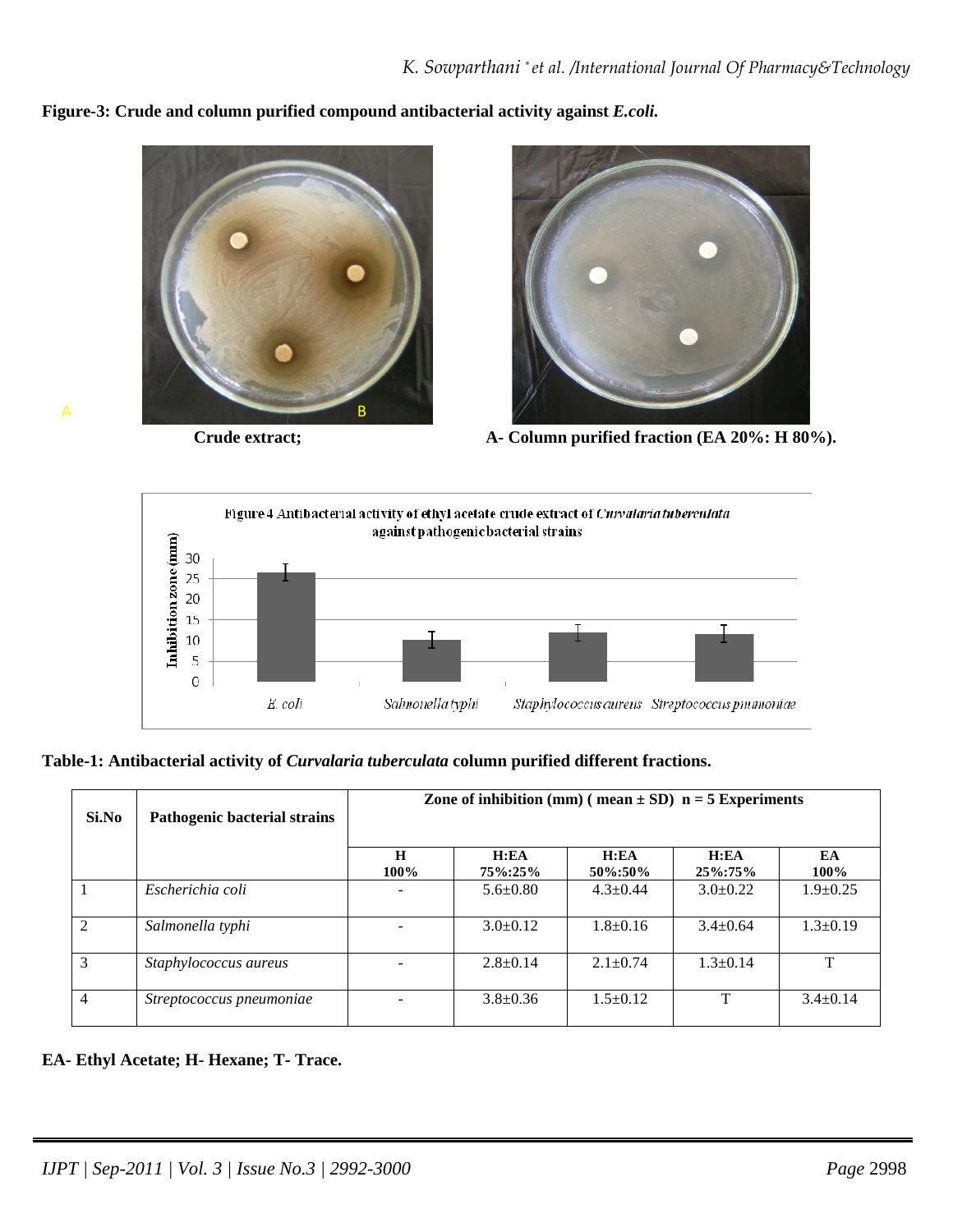# **Conclusion**

 In the current study, the endophytic fungi isolated from the leaves of *J. adathoda* showed promising antibacterial activity against the gram positive and gram negative bacteria. Endophytic fungi are a poorly investigated group of microorganisms that represent an abundant and dependable source of bioactive and chemically novel compounds with potential for exploitation in a wide variety of medical, agricultural and industrial areas. Hence, the isolation of endophytic fungi from medicinal plants for any bioactive compound may facilitate the product discovery process.

#### **Acknowledgement**

 The authors acknowledge with thanks the facilities provided by the Department of Botany, Madras University to carry out this work.

#### **References**

- 1. Petrini, O., Sieber, T.N., Toti, L. and Vivet, O., 1992, *Natural Toxins*, Vol1, pp 185-196.
- 2. Caroll, C.G., 1988. *Ecology*, Vol 69, pp 2-9.
- 3. Suryanarayanan, T.S. and Thennarasan, S., 2004, *Fungal diversity*, Vol 15, pp197-204.
- 4. Redman, R.S., Sheehan, K.B., Stout, R. G., Rodriguez, R.J. and Henson, J. M., 2002, *Science,* Vol 298, pp 1581-1582.
- 5. Jensen, G, Wandall, D.A. and Gaarsler, K., 1996, *Eur. J. Clin. Microbiol. Infect. Dis.* Vol 15, pp872-886.
- 6. Ong, H.C. and Noralina, J., 1999, *Fitoterapia* Vol 70 ,502-513.
- 7. Dobranic J.K., Johnson J.A. and Alikhan Q.R., 1995, *Can. J. Microbiol*.,Vol 41, 194-198.
- 8. Bills,G.F., Polishook, J.D.. 1992, Sydowia, 44: pp.1- 12.
- 9. Ellis, M.B., 1971, *Dematiaceous Hyphomycetes*. Commonwealth Mycological Institute, Kew, Surrey, England.
- 10. Sutton, B. C., 1973, Vol4A, pp: 513-582.
- 11. Hata, K. and Futai, K., 1995, *Can.J.Bot*.,Vol 73, pp384-390.